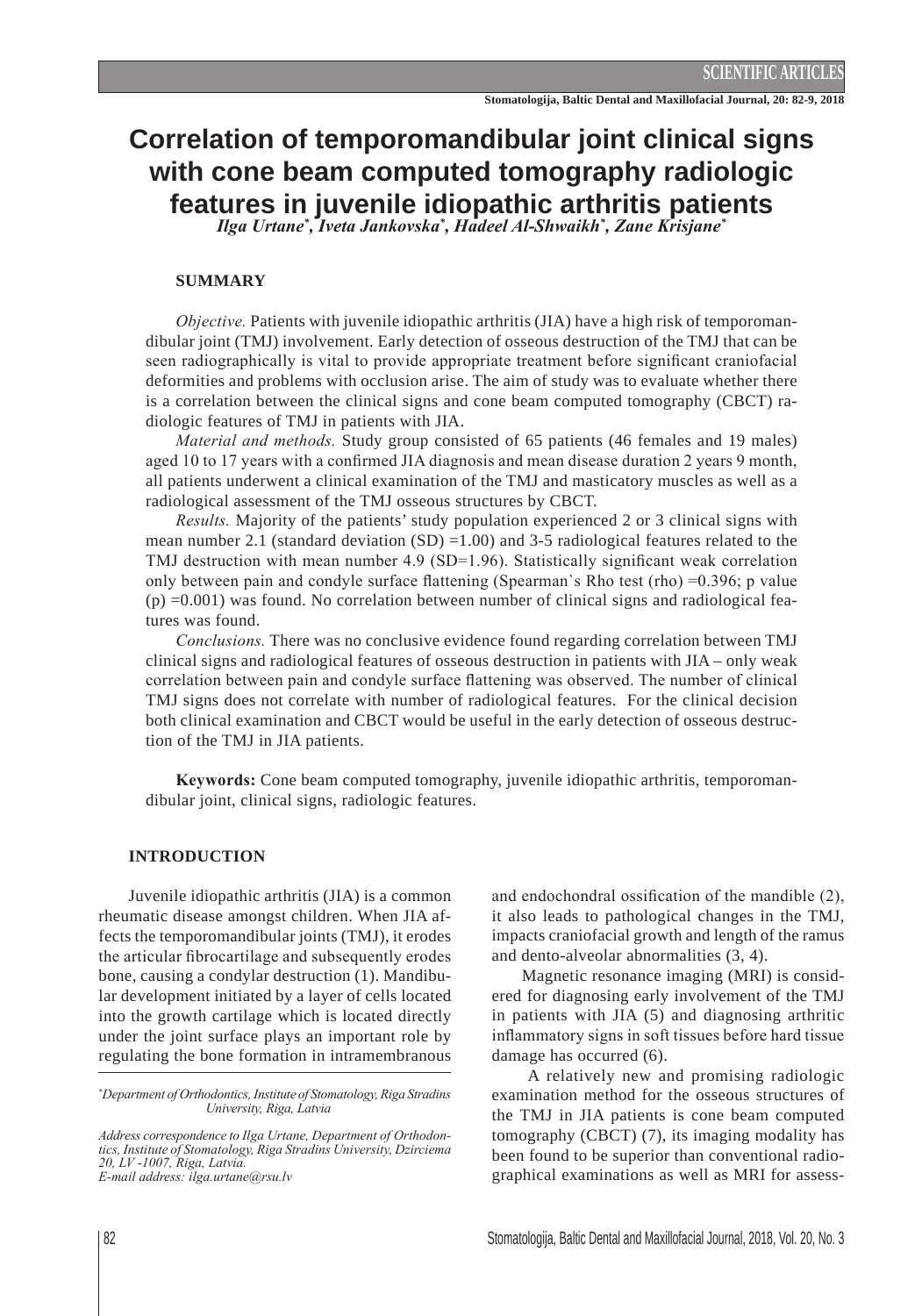ment of the osseous destructive changes in TMJ (8).

Structural changes in the TMJ in children and adolescents with JIA encompass a collection of distinct clinical symptoms and signs. The clinical signs associated with inflammation of the TMJ include pain during function, crepitation, clicking and limited mouth opening. Early diagnosis of disease activity on the TMJ is more difficult than in other joints affected by JIA because the clinical symptoms can be very subtle (9). This highlights the insufficiency of relying solely on clinical symptoms and signs for determining the presence of osseous destruction in the TMJs of patients with JIA (10, 11). Nevertheless, clinical examination in JIA is recommended for monitoring patients in clinical practice and research (12).

The aim of this study is to evaluate whether there is a correlation between evaluated clinical signs and CBCT radiologic features of the osseous destructions of the TMJ in patients with JIA, thus encouraging the clinician to pay more attention to this joint during clinical and radiologic examinations. This will aid in early detection of the osseous destruction of the TMJ that is seen radiographically despite the subtlety of the clinical symptoms or absence of signs and complaints. Thus, appropriate treatment can be initiated before significant craniofacial deformities and problems of the occlusion arise.

## **MATERIALS AND METHODS**

This is a cross-sectional observational study of pediatric patients with a confirmed JIA diagnosis according to the International League of Associations for Rheumatology (ILAR) (13) criteria. Patients with a clinical TMJ symptoms and positively confirmed by MRI findings were referred by the Paediatric Clinical University Hospital's Rheumatology Department to the Orthodontic Department of the University Institute. The referral was made to run examination of the TMJ, there were no specific criteria of the JIA. All children received specific JIA therapy. Out of 133 patients referred to the orthodontic clinic over specific time period 2009-2013 in the study group were included 65 patients  $-46$ females and 19 males with the inclusion as follows:

- ages between 10 and 17 years
- TMJ clinical signs
- parental consent to undergo a CBCT scan.
- acceptance of regular subsequent follow-up and orthopaedic or orthodontic treatment, if necessary.

Exclusion criteria were:

- incomplete/non-sufficient clinical and CBCT examination due to various reasons
- patients with previous orthopaedic or orthodontic treatment.

Two calibrated orthodontists for the TMJ examination in the Orthodontic Department subsequently examined these patients after their referral. The clinical examination was performed to determine pain in the masticatory muscles (*m. temporalis, m. masseter, m. pterygoideus lateralis and m. pterygoideus medialis*) by palpation and affirmation by the patient. Pain refers to patient-reported pain from palpation of masticatory muscles, pain in the TMJ region upon opening and closing of the mouth and general pain in the TMJ region. Clicking and crepitation during mouth opening and closing were noted, and the maximal mouth opening was measured to determine whether it was limited (<45 mm). All clinical signs, including pain, were documented as present/absent. After the clinical examination CBCT scans were taken to evaluate complex craniofacial patterns and determine any radiologic osseous destruction in the TMJ.

For the CBCT images, the data were processed and analysed with I-CAT Vision equipment (Imaging Sciences International, Inc. Hatfield, PA, USA). The equipment used a standardised protocol: voltage, 120 KV; current, 38 mA; field of view, 17 cm; resolution, 0.4 voxels; radiation dose, 36 μSv; and slice thickness, 0.4 mm, exposure time 4 seconds.

The radiologic features of the osseous structures of the condyle, fossa/eminence and position of condyle were assessed in the sagittal, coronal and axial planes in the CBCT image. The radiological examination was blinded to the clinical assessment of the patients. Criteria of the assessment of osseous destruction in the TMJ for image analysis were performed according to the Research Diagnostic Criteria for Temporomandibular Disorders. Disorder parameters described by Dworkin and Ahmad *et al.* (14, 15) for the inflammatory condition in the joint that results from a degenerative condition that generates abnormal joint form and structure. According to the aforementioned articles, articular surface flattening refers to the loss of the rounded contour of the surface of the condyle. Surface erosion indicates the loss of continuity of the articular cortex of the condyle, and osteophytes refer to the marginal hypertrophy with sclerotic borders and exophytic angular formation of osseous tissue rising from the surface of the condyle. Assessed radiological signs were coded for further analysis as present/absent.

The data were entered in Microsoft® Excel®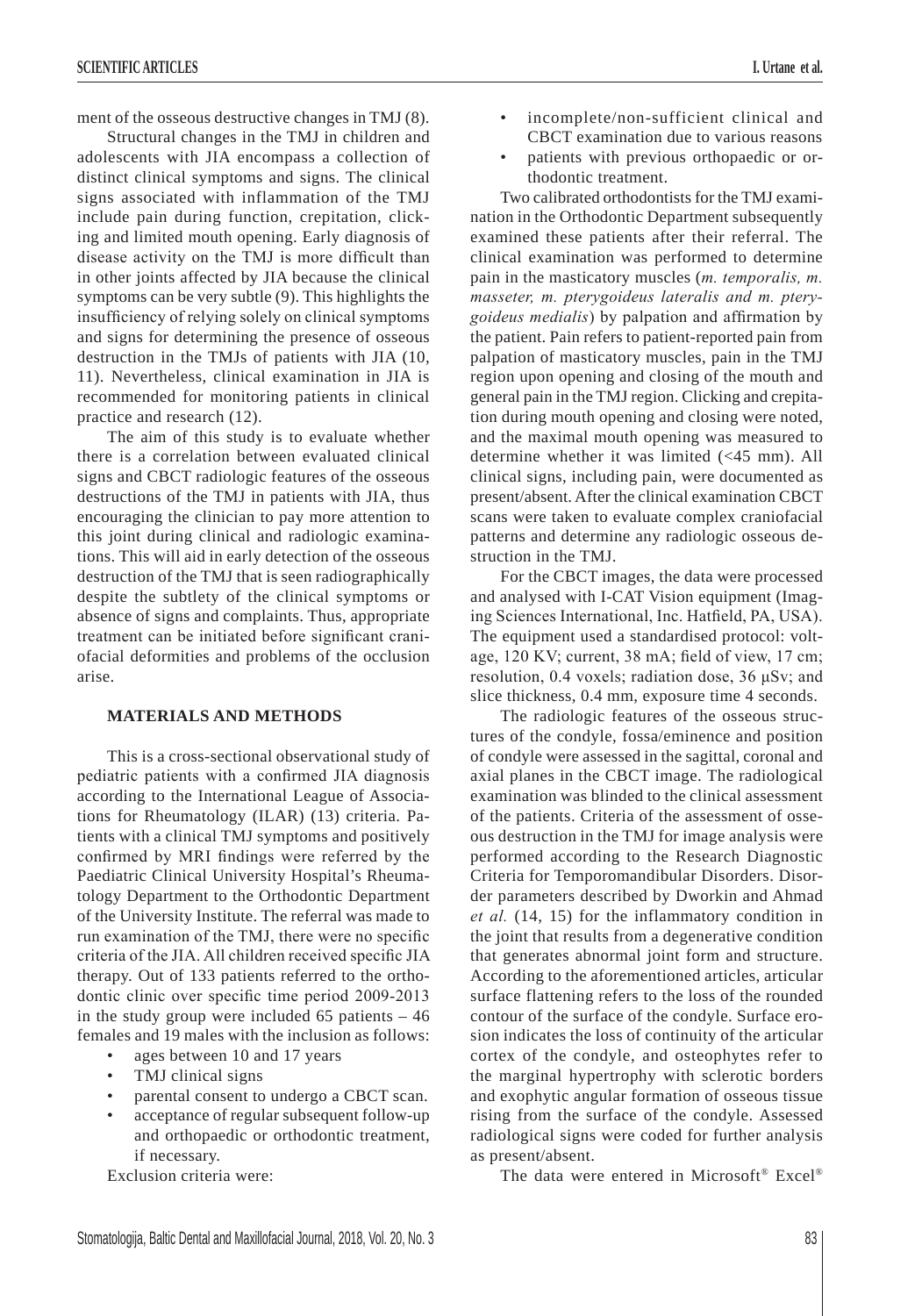spread sheets and processed by Statistical Package for the Social Sciences software (SPSS) (version 17.0, SPSS Inc., Chicago, IL, USA).

To determine the correlation between the radiologic features of the osseous structures of the TMJ and clinical signs and its statistical significance, the Spearman rank correlation coefficient with Bonferroni correction was calculated P value less than 0.05 was chosen as a significance level. Intra-examiner agreement with a two-week interval between each evaluation of the CBCT scans was calculated by the Cohen`s kappa coefficient.

This study was approved by the Ethics Committee of Riga Stradins University (decision accepted with the specifications in the Declaration of Helsinki).

#### **RESULTS**

The characteristics of the study population are described in Table. The most prevalent diagnosis was seronegative polyarthritis. The mean disease duration was 2 years and 9 months. Of the 65 patients the most frequent sign, pain, was reported in 58 (89.2%) patients (Figure 1). Majority of the patients experienced 2 or 3 clinical signs (Fig-

ure 1). Mean number of clinical signs in study population was  $2.1$  (SD=1.00). All patients exhibited radiological features of osseous destruction related to the TMJ. In the majority of patients 3-5 radiological features were observed (Figure 2). Mean number of radiological features of osseous destruction related to the TMJ was 4.9 (SD=1.96). The most prevalent feature was condyle surface flattening in 62 (95.4%) of the patients, followed by condyle surface erosion in 48 (73.8%) patients, and osteophytes were found in 30 (46.2%) patients (Figures 3-5). Regarding the articular fossa, the most frequent radiological feature was fossa surface flattening, which was observed in 18 (27.7%) of the patients. The most prevalent condyle position was concentric with enough joint space, which was observed in 24 (36.9%) patients (Figure 2).

A statistically significant weak correlation only between pain and condyle surface flattening  $(rho=0.396; p=0.001)$  was found. No correlation between number of clinical signs and radiologi-



**Fig. 1.** Distribution of the frequency of the clinical examination signs of TMJ in JIA patients. *Note:* One patient might have several clinical signs.

> cal features was found. Patients with more clinical signs did not have more radiological features of TMJ destruction.

> The kappa value was calculated at 0.834, which indicates an almost perfect agreement between the two evaluations.

## **DISCUSSION**

There are several limitations of the present study that may influence interpretation of the results. Since the referral of all pediatric JIA patients from Pediatric Clinical University Hospital's Rheumatol-

**Table.** Main characteristics of the study population

| <b>Variable</b>                                                                                                                                               | $N=65$                                                                    |
|---------------------------------------------------------------------------------------------------------------------------------------------------------------|---------------------------------------------------------------------------|
|                                                                                                                                                               |                                                                           |
| Gender (%)                                                                                                                                                    |                                                                           |
| Females                                                                                                                                                       | 46 (70.77%)                                                               |
| Males                                                                                                                                                         | 19 (29.23%)                                                               |
| Mean age, years (SD)                                                                                                                                          | 14.2 years-old<br>(SD 1.89)                                               |
| JIA diagnosis (%)                                                                                                                                             |                                                                           |
| Enthesitis-related subtype<br>Oligoarthritis extended subtype<br>Polyarthritis seronegative subtype<br>Polyarthritis seropositive subtype<br>Systemic subtype | $10(15.38\%)$<br>$3(4.62\%)$<br>50 (76.92%)<br>$1(1.54\%)$<br>$1(1.54\%)$ |
| Mean time elapse between diagnosis and<br>iCAT, months (SD)                                                                                                   | 17.4 months<br>(SD 26.42)                                                 |
| Duration of disease, years (SD)                                                                                                                               | SD 2.9                                                                    |
| Number of clinical symptoms of TMJ and<br>masticatory muscles combined in patients (%)                                                                        |                                                                           |
| None                                                                                                                                                          | 4(6.15%)                                                                  |
| One symptom                                                                                                                                                   | 12 (18.46%)                                                               |
| Combination of two clinical symptoms                                                                                                                          | 27 (41.54%)                                                               |
| Combination of three clinical symptoms                                                                                                                        | 17 (26.15%)                                                               |
| Combination of four clinical symptoms                                                                                                                         | 5(7.69%)                                                                  |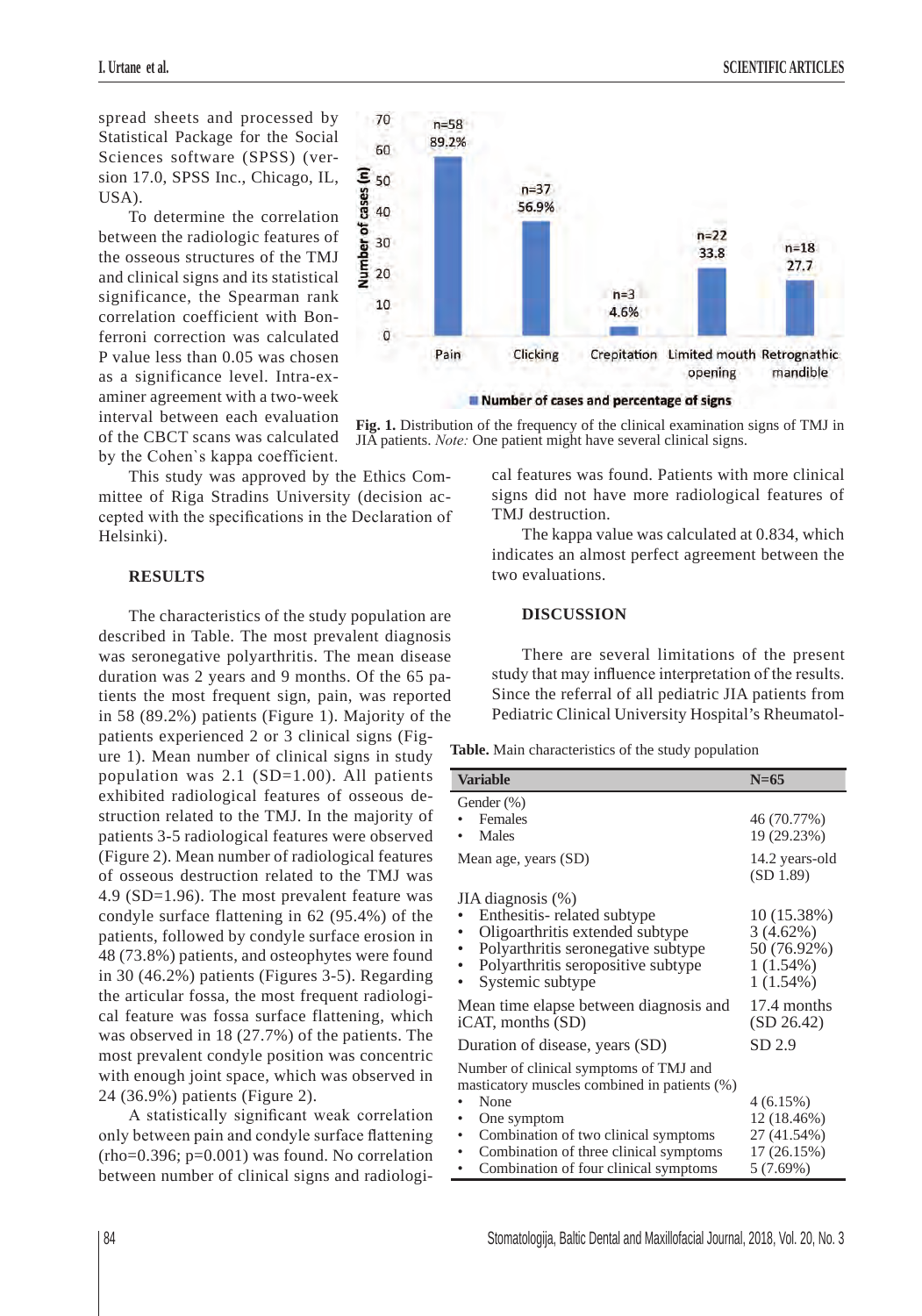

during the early stages of the disease (17) therefore the investigation was performed in all patients included in the presented study.

CBCT is important for early detection and a more accurate diagnosis of the osseous changes in the TMJ without obstruction from overlapping anatomic structures, which is why this method was used when carrying out the radiologic examination of osseous alterations of the TMJ in our patient group. Another advantage of the CBCT is the low radiation dose, which is up to 98% lower than conventional computed tomography

**Fig. 2.** Distribution of the frequency of the clinical examination signs of TMJ in JIA patients. *Note:* One patient might have several clinical signs.

ogy Department to the Orthodontic Department of the University Clinic was voluntary, substantial part of asymptomatic patients did not attend Orthodontic clinic. Therefore, this study population tends to reflect the status of patients with different level of complaints regarding TMJ.

It is also known, that the extent of TMJ destruction depends greatly on the duration of the disease (16). In our study time between confirmation of JIA diagnosis and the CBCT for each patient varied, which could have affected the extent of the clinical symptoms as well as the degree of severity of the radiologic characteristics that were observed.

Polyarticular and early-onset arthritis carry a high risk of TMJ involvement, and severe condylar bone loss can be expected (16). This was found among our sample to an extent, because the majority of the patients had a polyarticular subtype of JIA.

MRI is regarded as the gold standard for the early diagnosis of TMJ involvement in the JIA because of its ability to detect soft-tissue alterations and equals 3 to 7 times the dose of an OPG (18). According to the literature, the effective radiation doses of CBCT fall into a considerably wide range, from 19 microsieverts ( $\mu$ SV) to 1073  $\mu$ Sv. The patient radiation dose is closely related to the field of vision (FOV) and exposure parameters used for a CBCT examination. Without alteration of any other exposure parameters, the larger the FOV used for scanning, the higher the radiation dose (19). This dose range depends on the device. The lower end of the range can be achieved by taking a 13 cm CBCT that would only show the condyle head and ramus, thus excluding the rest of the mandible, and this not depict mandibular asymmetry accurately. However, a CBCT image of 17 cm is useful for both cephalometric data and OPG view and TMJ reconstruction.

The literature data reveal that the condyle head is more often affected, followed by the articular fossa in JIA patients (20, 21). The most common radiographic features of TMJ osseous destruction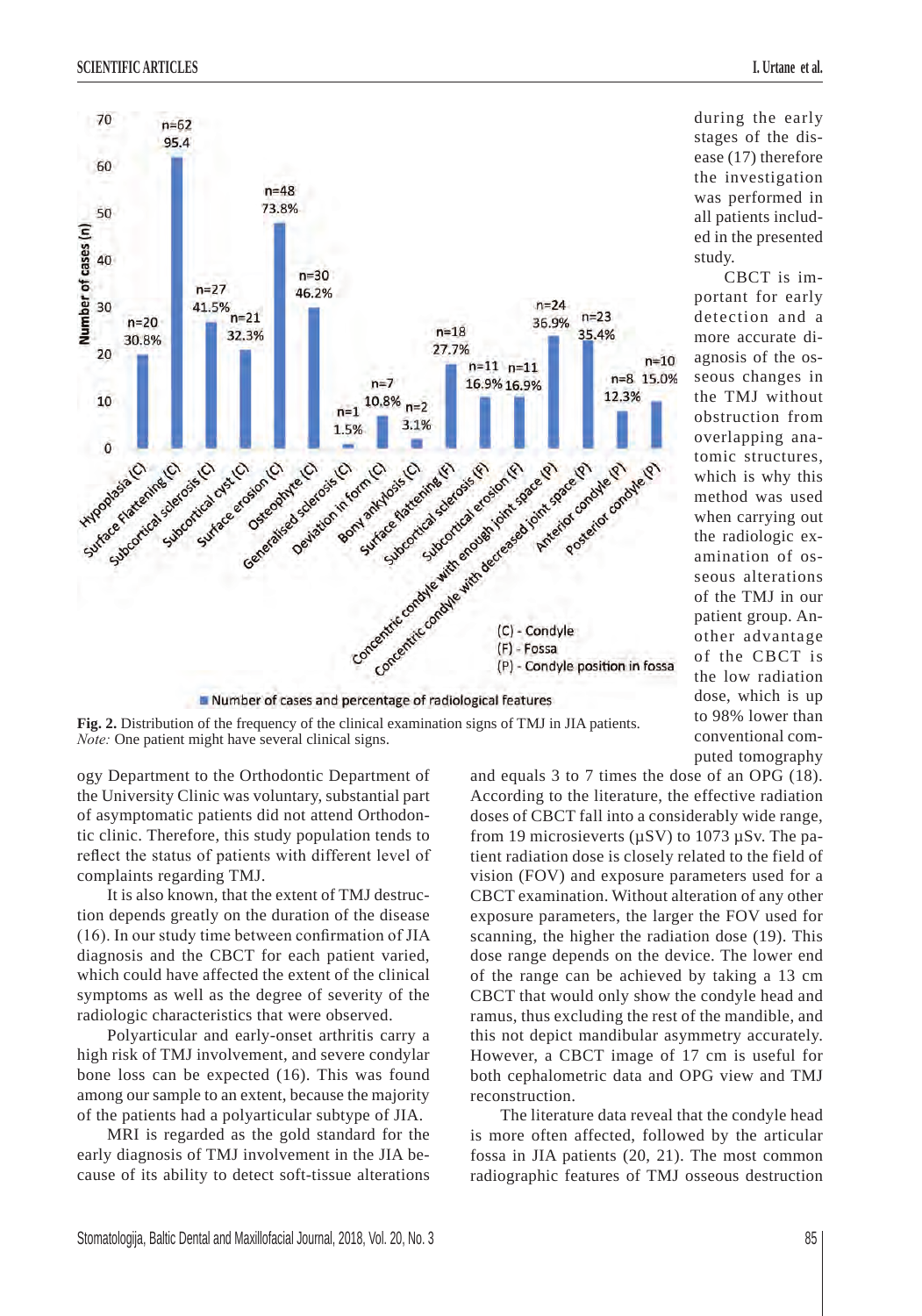as degenerative disease caused by inflammation in JIA patients in our study were condyle surface flattening, erosion and osteophytes. In the literature data as destruction, erosion and resorption are frequently found expressions of the bone damage; often these result in a remodelling of the condyle with both bone-destructive and bone-productive changes, and the abnormal bone shape could be considered a form of growth disturbance within the TMJ as a response to the inflammatory activity (10). Radiographically visible condy lar lesions seem to be the major factor that influences mandibular growth. The condyle head is more often affected, followed by the articular fossa (1, 20, 21). These features were also demonstrated in our study.

If to compare our results with a study conducted by Ferraz *et al.*



**Fig. 3.** CBCT reconstructed image in sagittal projection with axial correction – surface flattening of the condyle



**Fig. 4.** CBCT reconstructed image in sagittal projection with axial correction – articular surface erosion of the condyle

(20) where15 JIA patients were included at the age range from 6 to 28 years with mean disease duration of 13 years and 7 months, there was detected that the frequency of bone alterations in CBCT scan slices of 1 mm thick was 66.6% of TMJs presented with condyle flattening. Our sample showed 95.4% out of 65 patients at the age from 10 to 17 years

with mean disease duration of 2 years and 9 months, thickness of slices was 0.3 mm. Osteophytes were exhibited in 46.6% of condyles, which is similar to our results – 46.2%; condylar sclerosis was detected in 16.6% of condyles, whereas in our study this feature was found in 41.5%. Condyle erosions were observed in 13.3% of condyles; however, in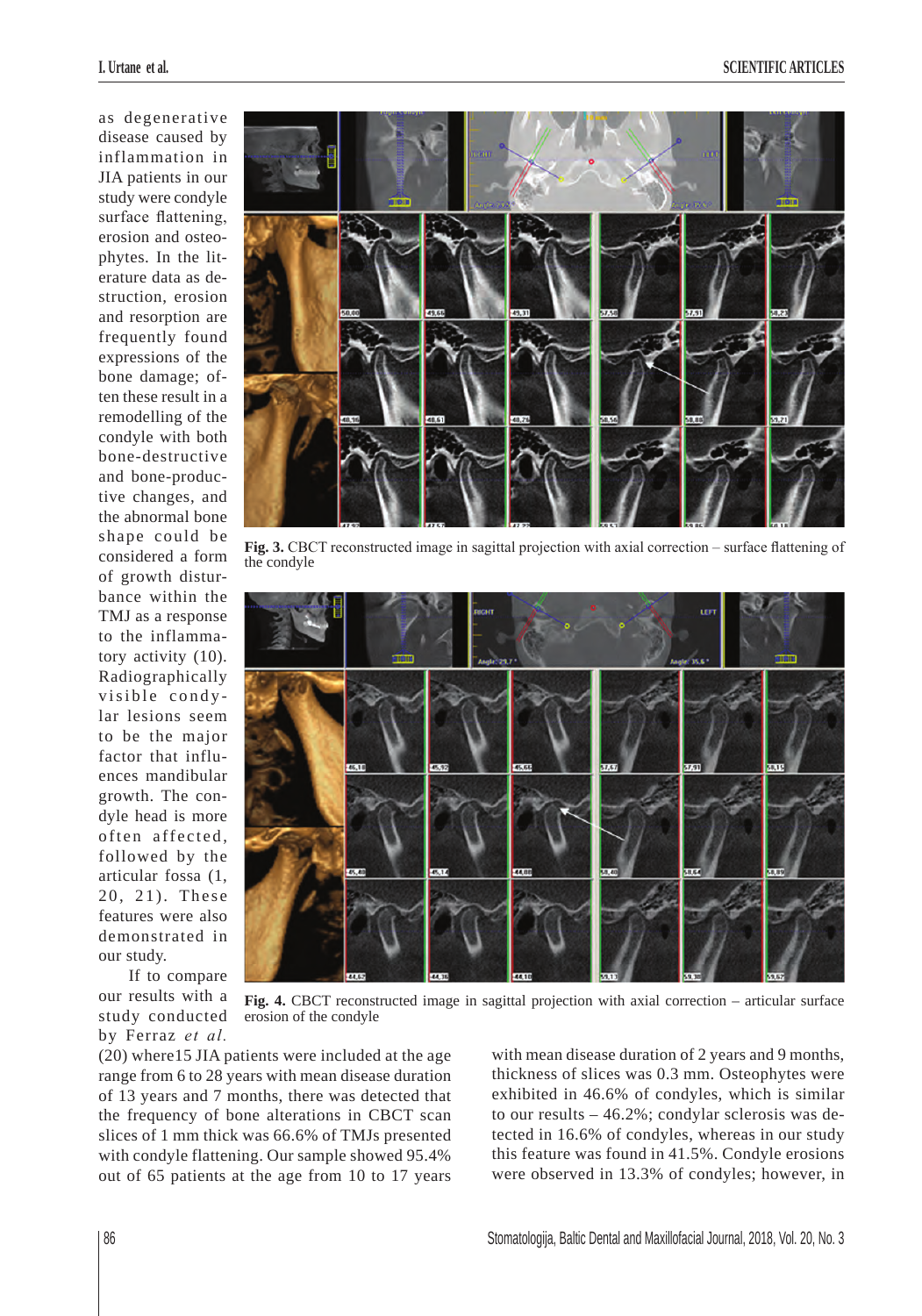its relation to clinical symptoms. The authors observed that in early stages, it is possible to identify minor changes in osseous shape (flattening) and cortical thickening (sclerosis) primarily in the areas of joint loading. The next stage is a non-reducing disc displacement, which is a risk factor for the onset of hard tissues char-



Fig. 5. CBCT reconstructed image in sagittal projection with axial correction – articular surface exophytic formation of the condyle

our sample such erosions were presented in 73.8% of patients. Various occurrence of these features within two studies would be explained as a result of small sample size including 15 patients in the aforementioned study, as well as CBCT reconstructions of the coronal and sagittal cuts were 1 mm thick, and duration of disease and patients age were different.

According to several authors a prevalent clinical sign among JIA patients was pain; however, this sign is unreliable because it is observed in only 14% to 20% of patients with apparent radiologic signs of TMJ arthritis as observed by MRI (14, 22). It has been suggested that despite the severity of condyle destruction, it does not inevitably lead to pain (23). Thus, symptoms patients describe cannot always confirm the presence of TMJ destruction that is observed radiographically. However, in a present study majority of patients regardless of the presence or absence of radiological features reported pain. It has also been reported that the destruction of the condyle occurred in 30% of patients in a study conducted in by Pedersen *et al.*, which is lower than in other studies (16, 24). It was explained that a reason could be the inclusion criterion of disease duration of less than 3 years, because it has been proven that condylar erosion increases with early onset (16). In fact, our results showed that clinically assessed pain was quite frequent within our sample, with an incidence of 89.2%, and was coincident with condyle destruction features observed in the CBCT. It is possible that patients with pain of our sample were motivated more to visit specialist.

Hatcher (2013) describes degenerative joint diseases of the TMJ in no JIA patients and severity of the changes of the condyle in the CBCT images and acterised by erosive lesions in functional areas of the condyle and an increase in the clinical signs and symptoms (pain, limited open and cessation of a clicking). Late changes include the formation of osteophytes and subchondral bone cysts, and despite the progression of the degenerative joint disease, the process becomes stable and the signs and symptoms reduce (25). That could refer to absence of correlation between changes of condylar destruction and other clinical signs in our data.

Other clinical signs occur limited mouth opening <40 mm in almost one third of patients (26), malocclusion (19), and clicking or crepitation during TMJ movement (14, 22). Sensitivity on palpation of the masticatory muscles is another observed symptom that occurred with less frequency than the aforementioned clinical signs. It should be stressed that not all patients present with clinical signs; thus, radiologic diagnostic methods are important in the examination of the TMJ destruction in patients with JIA (20). There are assumptions that the early detection of TMJ arthritis and treatment by medication and splinting eventually can maintain the function of the TMJ, allow regeneration of the affected condyle and prevent further destruction (27, 28).

In one study, limited mouth opening was the most prevalent symptom, found in almost one-third of patients. This limited movement is a result of condylar resorption and subsequent remodelling, and it can disturb mandibular growth because the stimulation of bone growth by muscle traction is hindered or even absent as a result of jaw inactivity (26). It has been reported that this symptom was more frequent in JIA patients with an increased duration of the disease as well as for patients with active or severe forms of the disease. Similarly, in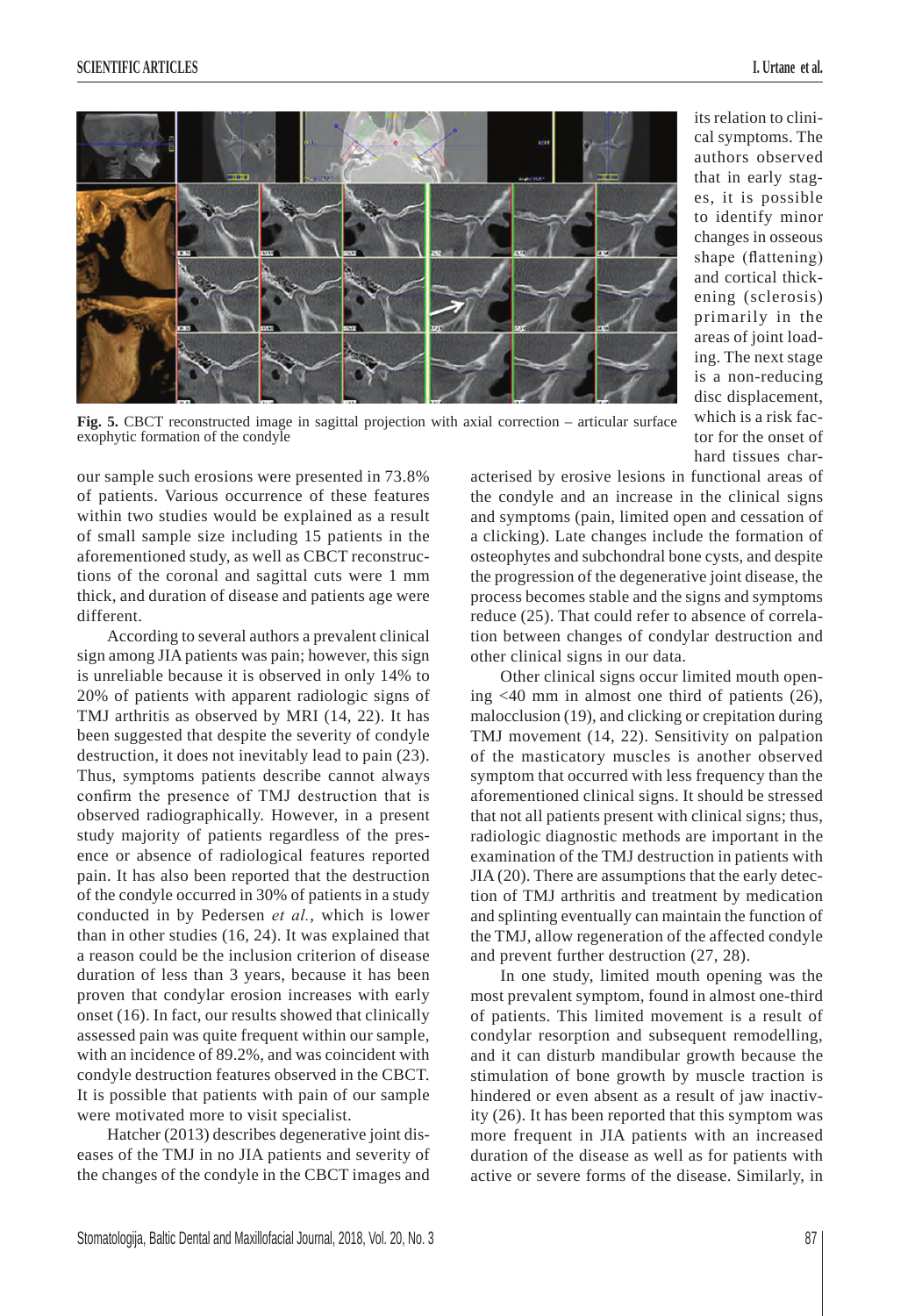our sample, limited mouth opening occurred with a frequency of 33.8%. Another finding observed by Billiau *et al.* was that a poor correlation exists between the clinical symptoms and the presence of radiologic damage that is visible on OPG and lateral cephalograms (26).

In many children with JIA, TMJ arthritis is asymptomatic because of a delay in its detection (19, 29). This highlights the importance of CBCT examinations in the detection TMJ osseous destruction, and it should not only provide additional data for the physical examination but also confirm or exclude pathologic findings obtained by the clinical evaluation (30).

To further examine possible relation between clinical signs or its absence and TMJ destruction, all subgroups, including JIA patients with asymptomatic TMJ involvement should be investigated, and the severity of clinical symptoms and signs and degree of TMJ destruction should be considered. A separate pain assessment in each of the masticatory muscles would also provide more information about this relationship.

#### **CONCLUSIONS**

There was no conclusive evidence found regarding correlation between TMJ clinical signs and radiological features of osseous destruction in patients with JIA – only weak correlation between pain and condyle surface flattening was observed. The number of clinical TMJ signs does not correlate with number of radiological features. For the clinical decision both clinical examination and CBCT would be useful in the early detection of osseous destruction of the TMJ in JIA patients.

## **STATEMENT OF CONFLICTS OF INTEREST**

The authors state no conflict of interest.

#### **REFERENCES**

- 1. Sidiropoulou-Chatzigianni S, Papadopoulos MA, Kolokithas G. Mandibular condyle lesions in children with juvenile idiopathic arthritis. *Cleft Palate-Craniofac J* 2008; 45:57-62.
- 2. Mizoguchi I, Toriya N, Nakao Y. Growth of the mandible and biological characteristics of the mandibular condylar cartilage. *Jpn Dent Sci* Rev 2013;49:139-50.
- 3. Koss B, Gassling V, Bott S, Tzaribachev N, Godt A. Pathological changes in the TMJ and the length of the ramus in patients with confirmed juvenile idiopathic arthritis. *J Craniomaxillofac Surg* 2014;42:1802-07.
- 4. Peltomaki T, Kreiborg S, Pedersen TK, Ogaard B. Craniofacial growth and dento-alveolar development in juvenile idiopathic arthritis patients. *Semin Orthod* 2015;21:84-93.
- 5. Kellenberger CJ, Arvidsson LZ, Larheim TA. Magnetic resonance imaging of temporomandibular joints in juvenile idiopathic arthritis. *Semin Orthod* 2015; 21:111-20.
- 6. Larheim TA, Doria AS, Kirkhus E, Parra DA, Kellenberger CJ, Arvidsson LZ. TMJ imaging in JIA patients - an overview. *Semin Orthod* 2015;21:102-10.
- 7. El Assar de la Fuente S, Angenete O, Jellestad S, Tzaribachev N, Koos B, Rosendahl K. Juvenile idiopathic arthritis and the temporomandibular joint: a comprehensive review. *J Craniomaxillofac Surg* 2016;44:597-607.
- 8. Larheim TA, Abrahamsson AK, Kristensen M, Arvidsson LZ. Temporomandibular joint diagnostics using CBCT. *Dentomaxillofac Radiol* 2015;44:2-12.
- 9. Pederson TK. Clinical aspects of orthodontic treatment for children with juvenile chronic arthritis. *Acta Odontol Scand* 1998; 56:366-8.
- 10. Arvidsson LZ, Flato B, Larheim TA. Radiographic TMJ abnormalities in patients with juvnile idiopathic arthritis followed for 27 years. *Oral Surg Oral Med Oral Pathol Oral Radiol Endod* 2009;108:114-23.
- 11. Twilt M, Schulten AJ, Nicolaas P, Dulger A, van Suijlekom-Smit LW. Facioskeletal changes in children with juvenile idiopathic arthritis. *Ann Rheum Dis* 2006;65:823-5.
- 12. Stoustrup P, Twilt M, Spiegel L, Kristensen KD, Koos B, Pedersen TK. Clinical orofacial examination in juvenile idiopathic arthritis: international consensus-based recommendations for monitoring patients in clinical practice and research studies. *J Rheumatol* 2017;44:326-33.
- 13. Petty RE, Southwood TR, Manners P, Baum J, Glass DN,

Goldenberg J., et al. International league of associations for rheumatology classification of juvenile idiopathic arthritis. 2nd revision. Edmonton; 2001. *J Rheumatol* 2004;31:391-2.

- 14. Ahmad M, Hollender L, Anderson Q, Kartha K, Ohrbach R, Truelove TL. Research diagnostic criteria for temporomandibular disorder (RDC/TMD): development of image analysis. *Oral Surg Oral Med Oral Pathol Oral Radiol Endod* 2009;107:844-60.
- 15. Dworkin S.F. Research diagnostic criteria for temporomandibular disorder: current status and future relevance. *J Oral Rehabil* 2010;37:734-43.
- 16. Pedersen TK, Jensen JJ, Melsen B, Herlin T. Resorption of the temporomandibular condylar bone according to subtypes of juvenile chronic arthritis. *J Rheumatol* 2001;28:2109-15.
- 17. Argyropoulou MI, Margariti PN, Karali A, Astrakas L, Alfandaki S, Kosta P. Temporomandibular joint involvement in juvenile idiopathic arthritis: clinical predictors of magnetic resonance imaging signs. *Eur Radiol* 2009;19:693-700.
- 18. Scarfe WC, Farman AG, Sukovic P. Clinical applications of cone beam computed tomography in dental practice. *J Can Dent Assoc* 2006;72:75-80.
- 19. Gang L. Patient radiation dose and protection from cone beam computed tomography. *Imaging Sci Dent* 2013; 43:63-9.
- 20. Ferraz AML Jr, Devito KL., Guimarães JP. Temporomandibular disorder in patients with juvenile idiopathic arthritis: clinical evaluation and correlation with the findings of cone beam computed tomography. *Oral Surg Oral Med Oral Pathol Oral Radiol* 2012;114:51-7.
- 21. Huntjens E, Kiss G, Wouters C, Carels C. Condylar asymmetry in children with juvenile idiopathic arthritis assessed by cone-beam computed tomography. *Eur J Orthod* 2008;30:545-51.
- 22. Weiss PF, Arabshahi B, Johnson A, Bilaniuk LT, Zarnow D, Cahill AM. High prevalence of temporomandibular joint arthritis at disease onset in children with juvenile idiopathic arthritis, as detected by magnetic resonance imaging but not by ultrasound. *Arthritis Rheum* 2008;58:1189-96.
- 23. Svensson B, Larsson A, Adell R. The mandibular condyle in juvenile chronic arthritis patients with mandibular hypoplasia. A clinical and histological study. *Int J Oral Maxillofac Surg* 2001;30:300-5.